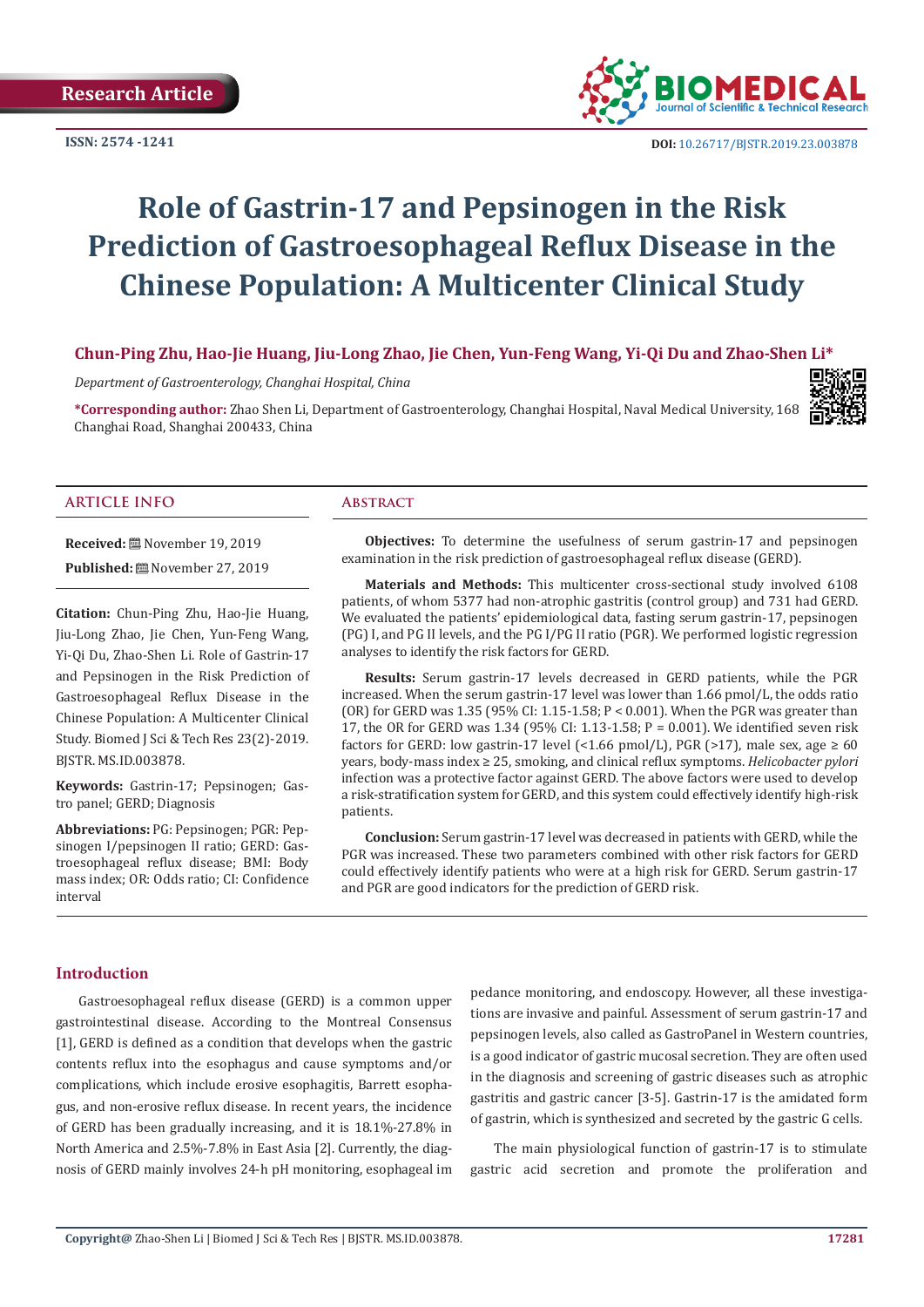differentiation of the gastric mucosal cells. Gastrin-17 accounts for more than 90% of all the gastrin in the human body [6]. Pepsinogen is an inactive precursor of pepsin. There are two subtypes of pepsinogen, PG I and PG II. PG I is mainly secreted by the chief cells in the gastric fundus and by cervical mucus cells. PG II is secreted from the gastric fundus, gastric pyloric glands, and Brunner glands in the proximal duodenum [7,8]. Pepsinogen levels are an excellent indicator of the morphology and function of the gastric mucosa, and the measurement of these levels is known as a "serological biopsy" [9]. Currently, the relationship of serum gastrin-17 and pepsinogen levels with GERD is not yet clear, especially in the Chinese population. In this study, we aimed to identify the association of serum pepsinogen and gastrin-17 levels with GERD in Chinese patients, in order to determine the usefulness of the assessment of serum gastrin-17 and pepsinogen levels in the risk prediction of GERD.

#### **Materials and Methods**

This multicenter cross-sectional study was from the early gastric cancer screening programmed carried out in the National Center of Clinical Research Center and involved 6108 patients who visited the outpatient departments of 110 top-level hospitals in China between July 2015 and September 2017. Written informed consent to participate in the study was obtained from all participants. Patients were eligible for enrollment if they were 18- 70 years of age and had been diagnosed with non-atrophic gastritis or GERD (including erosive esophagitis and Barrett esophagus) on gastroscopy and pathological examination. The control group included patients with only chronic non-atrophic gastritis. Patients with other diseases such as peptic ulcer and hiatus hernia were not included, and patients who met any of the following criteria were also excluded from the study:

- a) Treatment with drugs such as proton pump inhibitors and H2 receptor antagonists within 2 weeks before enrollment,
- b) History of stomach surgery (including endoscopic surgery), and
- c) Severe heart, liver, or renal failure or mental illness.

The following epidemiological data were collected using a questionnaire: age, sex, body mass index (BMI), drinking, smoking, and clinical symptoms of gastric reflux, such as bilious regurgitation and heartburn. Smoking was defined as more than 1 of smoking index (units/day\*years). Drinking was defined as more than three meals per week. In this study, endoscopic examination

required at least one chemical staining or electronic staining test based on white light endoscopy. The endoscopic appearance of erosive esophagitis was divided into grades A, B, C, and D according to the Los Angeles classification. For the pathological diagnosis of non-atrophic gastritis, biopsy specimens from the gastric antrum and body were evaluated using a visual analogue scale for chronic gastritis. All patients were instructed to stop taking antacids and gastric mucosa protective agents 2 weeks prior to measurement. After 10 h of fasting, the patients underwent venous blood collection (5 mL) in the morning. Enzyme-linked immunosorbent assay (Biohit, Finland) was used to measure the levels of PG I, PG II, gasrin-17, and *H. pylori* IgG.

### **Statistics**

Statistical analysis was performed using the SPSS v21.0 software (IBM Corp., Armonk, NY, USA). The serum gastrin-17 and pepsinogen results were expressed as medians, and differences between groups were evaluated using the non-parametric test or chisquare test. The Spearman correlation test was used to determine the relationship of serum gastrin-17 and pepsinogen levels with the risk of GERD. The diagnostic efficacy of serum gastrin-17 and pepsinogen was evaluated using the area under the receiver operating characteristic (ROC) curve. Univariate and multivariate logistic regression analyses were performed to identify the risk factors for GERD. P < 0.05 was considered statistically significant.

#### **Ethics**

The patients were enrolled after the study protocol had been approved by the Changhai Hospital Ethics Committee (CHEC2015- 082).

# **Results**

A total of 6108 patients who met the selection criteria were enrolled in this study. Endoscopic and pathological examination revealed that of these patients, 5377 had non-atrophic gastritis (control group) and 731 had GERD (GERD group). There were no significant differences between the two groups in terms of age and sex distribution ( $P > 0.05$ ). The serum gastrin-17, PG I, and PG II values were not normally distributed, and were therefore expressed as percentiles. The PG I/PG II ratio was higher, and the serum gastrin-17 level was lower in the GERD group than in the control group. The PG I and PG II levels did not significantly differ between the two groups (Table 1). The association of the Los Angeles endoscopic classification of GERD with serum gastrin-17 and the PG I/ PG II ratio was assessed using Spearman correlation coefficients.

**Table 1:** Results of Serum Gastrin-17 and Pepsinogen Assessments.

|         |                 | $\sim$     |                       |            |            |              |
|---------|-----------------|------------|-----------------------|------------|------------|--------------|
| Group   | No. of patients | Percentile | Gastrin-17 $(pmol/L)$ | <b>PGR</b> | <b>PGI</b> | <b>PG II</b> |
| Control | 5377            | 25%        | 1.2000                | 8.1200     | 74.2950    | 5.2250       |
|         |                 | 50%        | 3.1600                | 12.4000    | 105.6700   | 8.4900       |
|         |                 | 75%        | 9.1875                | 17.1150    | 159.1000   | 15.6000      |
| GERD    | 731             | 25%        | 1.0000                | 9.1800     | 75.3000    | 5.0800       |
|         |                 | 50%        | 2.6680*               | 13.0800*   | 108.3000   | 8.1300       |
|         |                 | 75%        | 8.7000                | 18.6300    | 165.8000   | 14.4700      |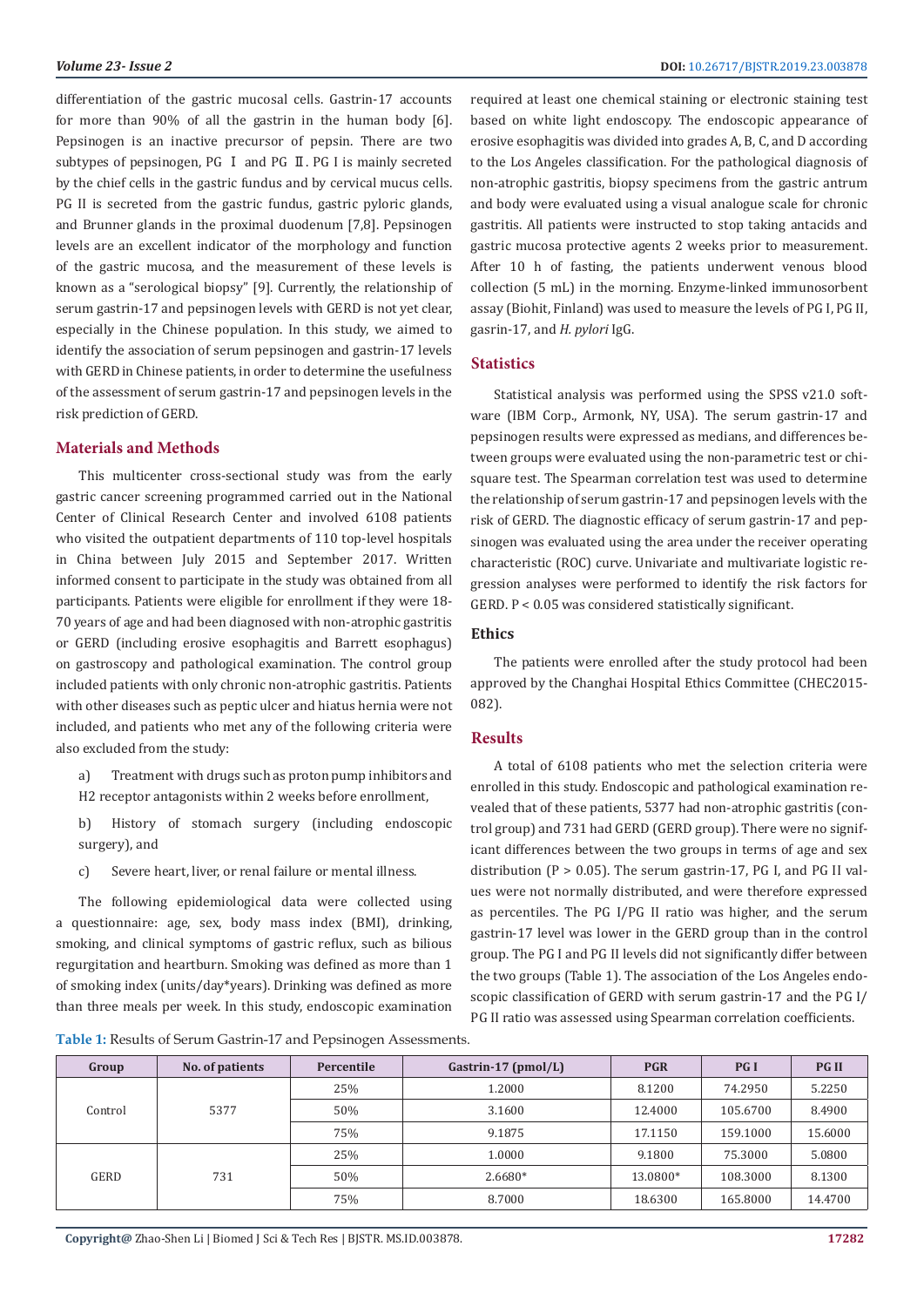#### \*P < 0.05, non-parametric test

The Los Angeles endoscopic GERD grade was correlated with both serum gastrin-17 ( $r = -0.034$ ,  $P = 0.008$ ) and the PG I/PG II ratio ( $r = 0.041$ ,  $P < 0.001$ ). The area under the ROC curve for serum gastrin-17 in the diagnosis of GERD was 0.530 (95% confidence interval  $\lbrack$  [CI]: 0.506-0.553, P = 0.009), and the optimal cutoff was 1.66 pmol/L. Similarly, the area under the ROC curve for the PG I/PG II ratio in the diagnosis of GERD was 0.538 (95% CI: 0.516- 0.560;  $P = 0.001$ ), and the optimal cutoff was 17. In this study, we analyzed the association of the following factors with GERD: serum gastrin-17 levels (≤1.66 pmol/L), PG I/PG II ratio (>17), sex, age, smoking, drinking, BMI, *H. pylori* infection, and clinical reflux symptoms (such as regurgitation and heartburn).

According to the results of univariate logistic regression analyses, we identified seven risk factors for GERD: low gastrin-17 level (<1.66 pmol/L), PG I/PG II ratio (>17), male sex, age  $\geq 60$ years, BMI ≥ 25, smoking, and clinical reflux symptoms. *H. pylori* infection was a protective factor against GERD (Table 2). Factors that were significant on univariate analysis (P < 0.1) were entered into the multivariate analysis: high PG I/PG II ratio (>17), low gastrin-17 (<1.66 pmol/L), male sex, age > 60 years, BMI  $\geq$  25, smoking, drinking, *H. pylori* infection, and reflux symptoms. Multivariate analysis confirmed that high PG I/PG II ratio (>17), low gastrin-17 (<1.66 pmol/L), male sex, older age, high BMI, smoking, and clinical reflux symptoms were risk factors for GERD (Table 3). We developed a risk-stratification system for GERD based on the β value of each variable in the logistic regression model. The total score ranged from 0 to 16 points.

| <b>Risk factor</b>         | P value | Odds ratio | 95% Confidence<br>interval |  |  |
|----------------------------|---------|------------|----------------------------|--|--|
| Male sex                   | 0.001   | 2.269      | 1.932-2.665                |  |  |
| Age $\geq 60$ years        | 0.001   | 1.368      | 1.168-1.603                |  |  |
| $BMI \geq 25$              | 0.001   | 1.456      | 1.222-1.735                |  |  |
| Smoking                    | 0.001   | 1.922      | 1.617-2.284                |  |  |
| Drinking                   | 0.006   | 1.323      | 1.085-1.612                |  |  |
| H. <i>pylori</i> infection | 0.002   | 0.776      | $0.660 - 0.913$            |  |  |
| Reflux symptoms            | 0.001   | 2.118      | 1.793-2.501                |  |  |
| PGR > 17                   | 0.002   | 1.368      | 1.125-1.662                |  |  |
| Low gastrin-17             | 0.001   | 1.351      | 1.153-1.584                |  |  |

**Table 2:** Univariate Analysis of Risk Factors for GERD.

**Table 3:** Multivariate Analysis of the Risk Factors for GERD.

| <b>Risk factor</b> | P value | <b>Score</b> | β     | <b>OR</b> | 95% CI |       |
|--------------------|---------|--------------|-------|-----------|--------|-------|
| Gender             |         |              |       |           |        |       |
| Female (0)         |         | $\Omega$     |       |           |        |       |
| Male $(1)$         | 0.001   | 4            | 0.731 | 2.078     | 1.727  | 2.500 |
| Age (years)        |         |              |       |           |        |       |
| <60                |         | $\theta$     |       |           |        |       |
| $\geq 60$          | 0.001   | 2            | 0.333 | 1.395     | 1.186  | 1.640 |

| <b>BMI</b>             |          |                |       |       |       |       |  |
|------------------------|----------|----------------|-------|-------|-------|-------|--|
| 25                     |          | $\theta$       |       |       |       |       |  |
| $\geq$ 25              | 0.011    | $\mathbf{1}$   | 0.223 | 1.249 | 1.043 | 1.496 |  |
| <b>Smoking habits</b>  |          |                |       |       |       |       |  |
| No(0)                  |          | $\theta$       |       |       |       |       |  |
| Yes $(1)$              | 0.024    | 1              | 0.224 | 1.252 | 1.026 | 1.527 |  |
| <b>Reflux symptoms</b> |          |                |       |       |       |       |  |
| No(0)                  |          | $\theta$       |       |       |       |       |  |
| Yes $(1)$              | 0.001    | $\overline{4}$ | 0.770 | 2.160 | 1.821 | 2.562 |  |
| <b>PGR</b>             |          |                |       |       |       |       |  |
| <17(0)                 |          | $\theta$       |       |       |       |       |  |
| $\geq$ 17 $(1)$        | 0.007    | $\mathbf{1}$   | 0.240 | 1.271 | 1.069 | 1.513 |  |
| Gastrin-17 (pmol/L)    |          |                |       |       |       |       |  |
| ≥1.66(0)               |          | $\theta$       |       |       |       |       |  |
| <1.66(1)               | 0.002    | $\mathbf{1}$   | 0.193 | 1.212 | 1.007 | 1.460 |  |
| < 0.5(2)               | 0.001    | 3              | 0.503 | 1.653 | 1.286 | 2.125 |  |
| Constant               | $-2.855$ |                |       |       |       |       |  |

The area under the ROC curve for the risk-stratification system in the diagnosis of GERD was 0.663 (95% CI: 0.642-0.683; P < 0.001), indicating that the system was well differentiated (Table 4). According to the risk scores, the patients were divided into low- (0-5 points), moderate- (6-10 points), and high-risk groups (11-16 points). The incidence of GERD in these three groups was 8.0% (296/3692), 16.0% (345/2159), and 35.0% (90/257), respectively. Univariate analysis showed that the ORs for the moderate- and high-risk groups were 2.182 (95% CI: 1.849-2.575; P < 0.001) and 6.183 (95% CI: 4.661-8.201; P < 0.001), respectively.

# **Discussion**

This study showed that in patients with GERD, the serum gastrin-17 level was decreased, while the PG I/PG II ratio was increased. Because GERD is related to gastric acid levels, most patients have high gastric acid levels and a high basal acid output [10,11]. Gastric acid inhibits secretion from the G cells, thereby decreasing the serum gastrin-17 level. Gastrin is a gastrointestinal hormone involved in regulating lower esophageal sphincter (LES) function. It promotes LES contraction and propulsive peristalsis in the esophagus by binding to CCK-2 receptors in the LES smooth muscle [12]. Therefore, a decrease in serum gastrin-17 can decrease LES pressure and lead to gastric reflux and GERD [13]. However, we did not assess the relationship between gastrin-17 levels and LES pressure in this study. PG I is a sensitive indicator of the gastric acid level, and increased serum PG I levels and PG I/PG II ratios are associated with increased gastric acid secretion [14,15]. In our study, PG I levels were higher in the GERD group than in the control group, but the difference was not significant.

However, the PG I/PG II ratio was significantly higher in the GERD group. Both gastrin-17 and the PG I/PG II ratio were not very effective in diagnosing GERD, with areas under the ROC curve of 0.530 (95% CI: 0.506-0.553; P = 0.009) and 0.538 (95% CI: 0.516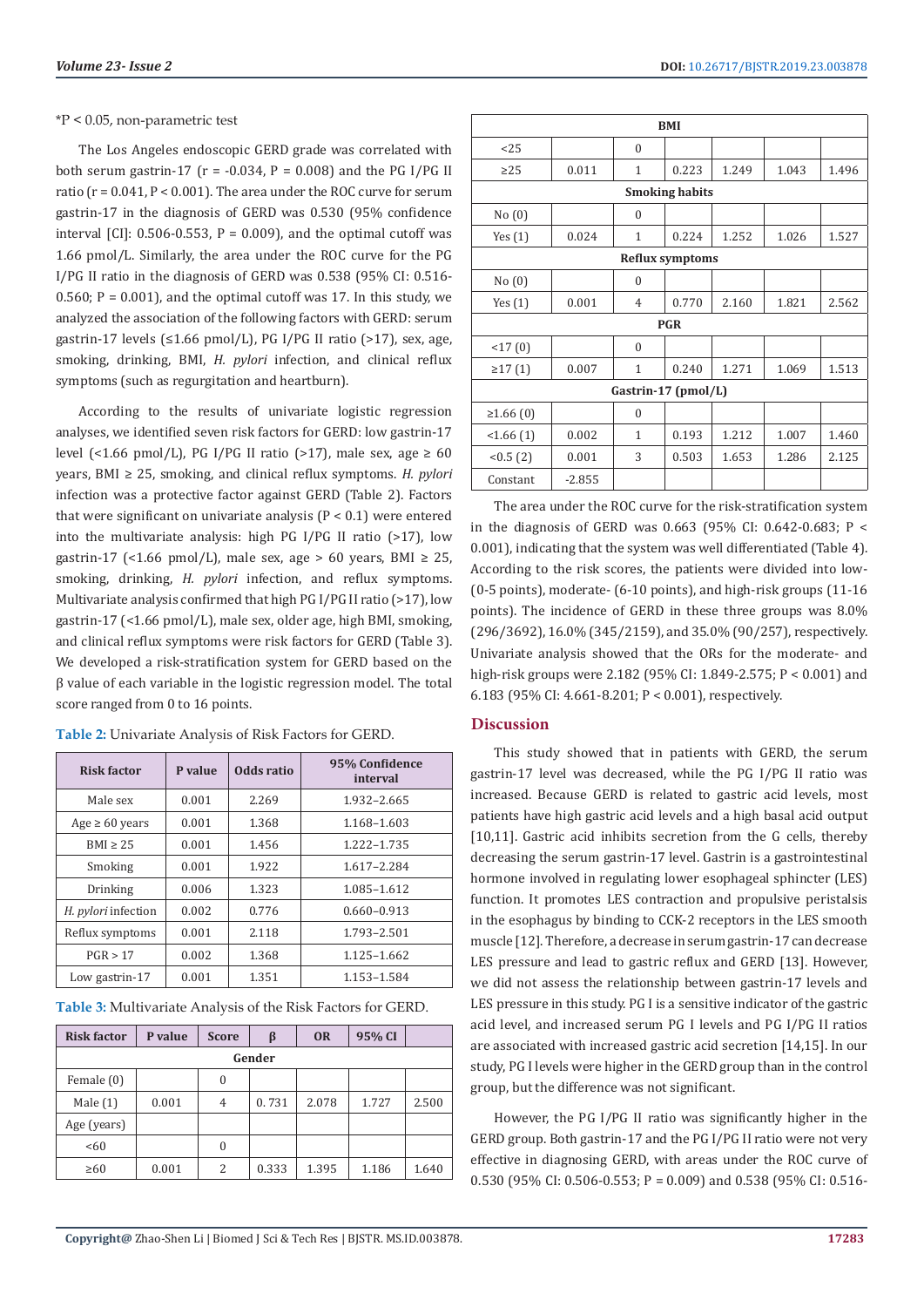0.560;  $P = 0.001$ , respectively. Their optimal cutoffs were 1.66 pmol/L and 17, respectively. Sipponen et al. [16] performed a casecontrol study to explore the relationship between serum gastrin-17 and Barrett esophagus. They found that cutoff gastrin-17 values of 0.5 pmol/L and 1.0 pmol/L for the diagnosis of Barrett esophagus yielded positive likelihood ratios of 3.5 and 3.0, respectively. The reason for the difference in the gastrin-17 cutoffs between the above study and our study is that only patients with Barrett esophagus were enrolled in the study by Sipponnen et al. Eight risk factors for GERD were identified in this study: high PG I/PG II ratio  $(>17)$ , low gastrin-17  $($ <1.66 pmol/L), male sex, age  $> 60$  years, BMI ≥ 25, drinking, smoking, and reflux symptoms.

In contrast, *H. pylori* infection protected against GERD, which is consistent with previous reports [17]. The reason may be that *H. pylori*-induced gastritis reduces gastric acid secretion [18], thereby reducing the risk of GERD. We also developed a risk-stratification system for GERD based on the above seven factors identified using multivariate logistic regression analysis. This system could effectively identify high-risk patients. Scores of greater than 11 were associated with a significantly increased risk of GERD (OR, 6.183; 95% CI: 4.661-8.201; P < 0.001). This study has certain limitations. First, we did not perform 24-h pH monitoring or measure LES pressure, and thus, did not verify the relationship of serum gastrin-17 and pepsinogen with gastric acid levels and LES pressure. Second, the case group in this study included only patients with erosive esophagitis and Barrett esophagus; there were no cases of non-erosive esophagitis.

In conclusion, our results indicate that patients with GERD have a low serum gastrin-17 level and a high PG I/PG II ratio. The riskstratification system could adequately quantify the risk of GERD. Therefore, serum gastrin-17 and PG I/PG II ratio are good indicators for the prediction of GERD risk. We can identify the outpatients who were at a high risk for GERD using the non-invasive method initially.

# **Disclosure Statement**

No potential conflict of interest was reported by the authors.

# **Funding**

This study was supported by a grant from the National Clinical Research Center for Digestive Diseases (2015BAI13B08).

# **Acknowledgment**

a) We thank all the collaborative hospitals in this study.

b) We also thank Medjaden Bioscience Limited for providing assistance in preparing the manuscript.

#### **References**

1. [Vakil N, van Zanten SV, Kahrilas P, Dent J, Jones R \(2006\) The Montreal](https://www.ncbi.nlm.nih.gov/pubmed/16928254)  [definition and classification of gastroesophageal reflux disease: a global](https://www.ncbi.nlm.nih.gov/pubmed/16928254)  [evidence-based consensus. Am J Gastroenterol 101\(8\): 1900-1920.](https://www.ncbi.nlm.nih.gov/pubmed/16928254)

- 3. [Gong Y, Wang W, Li Y, Yuan Yuan \(2015\) Serum Indicators Reflecting](https://www.hindawi.com/journals/grp/2015/867495/) [Gastric Function May Also Correlate with Other Extragastric Diseases.](https://www.hindawi.com/journals/grp/2015/867495/) [Gastroenterol Res Pract: 867495.](https://www.hindawi.com/journals/grp/2015/867495/)
- 4. [Korstanje A, den Hartog G, Biemond I, Lamers CB \(2002\) The serological](https://www.ncbi.nlm.nih.gov/pubmed/12408500) [gastric biopsy: a non-endoscopical diagnostic approach in management](https://www.ncbi.nlm.nih.gov/pubmed/12408500) [of the dyspeptic patient: significance for primary care based on a survey](https://www.ncbi.nlm.nih.gov/pubmed/12408500) [of the literature. Scand J Gastroenterol Suppl 236: 22-26.](https://www.ncbi.nlm.nih.gov/pubmed/12408500)
- 5. [Adrian G McNicholl, Montserrat Forné, Jesus Barrio, Cristobal De la Coba,](https://www.ncbi.nlm.nih.gov/pmc/articles/PMC4232299/) [Begoña González, et al. \(2015\) Accuracy of the Serum gastric function](https://www.ncbi.nlm.nih.gov/pmc/articles/PMC4232299/) [test in the detection of atrophic gastritis. Eur J Gastroenterol Hepatol](https://www.ncbi.nlm.nih.gov/pmc/articles/PMC4232299/) [26\(9\): 941-948.](https://www.ncbi.nlm.nih.gov/pmc/articles/PMC4232299/)
- 6. [Mitsutaka Sawada, Chris J Dickinson \(1997\) The G Cell. Annu Rev Physiol](https://www.annualreviews.org/doi/abs/10.1146/annurev.physiol.59.1.273?journalCode=physiol) [59: 273-298](https://www.annualreviews.org/doi/abs/10.1146/annurev.physiol.59.1.273?journalCode=physiol).
- 7. [Samloff IM \(1971\) Cellular localization of group I pepsinogens in human](https://www.ncbi.nlm.nih.gov/pubmed/4935210) [gastric mucosa by immunofluorescence. Gastroenterology 61\(2\): 185-](https://www.ncbi.nlm.nih.gov/pubmed/4935210) [188.](https://www.ncbi.nlm.nih.gov/pubmed/4935210)
- 8. [Samloff IM, Varis K, Ihamaki T \(1982\) Relationships among serum](https://www.ncbi.nlm.nih.gov/pubmed/7084603) [pepsinogen I, serum pepsinogen II, and gastric mucosal histology: a](https://www.ncbi.nlm.nih.gov/pubmed/7084603) [study in relatives of patients with pernicious anemia. Gastroenterology](https://www.ncbi.nlm.nih.gov/pubmed/7084603) [83: 204-209.](https://www.ncbi.nlm.nih.gov/pubmed/7084603)
- 9. [Miki K, Ichinose M, Shimizu A, Huang SC, Oka H, et al. \(1987\) Serum](https://www.ncbi.nlm.nih.gov/pubmed/3596151) [pepsinogens as a screening test of extensive chronic gastritis.](https://www.ncbi.nlm.nih.gov/pubmed/3596151) [Gastroenterol Jpn 22\(2\): 133-141.](https://www.ncbi.nlm.nih.gov/pubmed/3596151)
- 10. [Collen MJ, Johnson DA \(1992\) Correlation between basal acid output and](https://www.ncbi.nlm.nih.gov/pubmed/1551347) [daily ranitidine dose required for therapy in Barrett's esophagus. Dig Dis](https://www.ncbi.nlm.nih.gov/pubmed/1551347) [Sci 37\(4\): 570-576.](https://www.ncbi.nlm.nih.gov/pubmed/1551347)
- 11. [Collen MJ, Johnson DA, Sheridan MJ \(1994\) Basal acid output and gastric](https://www.ncbi.nlm.nih.gov/pubmed/8313826) [acid hypersecretion in gastroesophageal reflux disease. Correlation with](https://www.ncbi.nlm.nih.gov/pubmed/8313826) [ranitidine therapy. Dig Dis Sci 39\(2\): 410-417.](https://www.ncbi.nlm.nih.gov/pubmed/8313826)
- 12. [Liu JF, Gao LP, Wen SW, Lu HL, Zhang J, et al. \(2008\) Responses of human](https://www.ncbi.nlm.nih.gov/pubmed/18444993) [sling and clasp fibers to cholecystokinin \(CCK\) and gastrin through CCK](https://www.ncbi.nlm.nih.gov/pubmed/18444993) [receptors. J Gastroenterol Hepatol 23\(10\): 1608-1612.](https://www.ncbi.nlm.nih.gov/pubmed/18444993)
- 13. [Vaisrub S \(1971\) Gastrin and the gastroesophageal sphincter. JAMA](https://www.ncbi.nlm.nih.gov/pubmed/5109434) [217\(8\): 1098.](https://www.ncbi.nlm.nih.gov/pubmed/5109434)
- 14. Samloff IM, Secrist DM, Passaro E Jr (1975) Gastroenterology. 69(6): 1196-1200.
- 15. [Iijima K, Koike T, Abe Y \(2014\) Cutoff serum pepsinogen values for](https://www.ncbi.nlm.nih.gov/pubmed/24717778) [predicting gastric acid secretion status. Tohoku J Exp Med 232\(4\): 293-](https://www.ncbi.nlm.nih.gov/pubmed/24717778) [300.](https://www.ncbi.nlm.nih.gov/pubmed/24717778)
- 16. [Sipponen P, Vauhkonen M, Helske T, Ilpo Kääriäinen, Matti Härkönen](https://www.ncbi.nlm.nih.gov/pmc/articles/PMC4436397/) [\(2005\) Low circulating levels of gastrin-17 in patients with Barrett's](https://www.ncbi.nlm.nih.gov/pmc/articles/PMC4436397/) [esophagus. World J Gastroenterol 11\(38\): 5988-5992.](https://www.ncbi.nlm.nih.gov/pmc/articles/PMC4436397/)
- 17. [Chourasia D, Misra A, Tripathi S, Krishnani N, Ghoshal UC \(2011\) Patients](https://www.ncbi.nlm.nih.gov/pubmed/21267690) [with Helicobacter pylori infection have less severe gastroesophageal](https://www.ncbi.nlm.nih.gov/pubmed/21267690) [reflux disease: a study using endoscopy, 24-hour gastric and esophageal](https://www.ncbi.nlm.nih.gov/pubmed/21267690) [pH metry. Indian J Gastroenterol 30\(1\): 12-21.](https://www.ncbi.nlm.nih.gov/pubmed/21267690)
- 18. [Chourasia D, Ghoshal UC \(2008\) Pathogenesis of gastro-oesophageal](https://www.ncbi.nlm.nih.gov/pubmed/18564661) [reflux disease: what role do](https://www.ncbi.nlm.nih.gov/pubmed/18564661) *Helicobacter pylori* and host genetic factors [play? Trop Gastroenterol 29\(1\): 13-19.](https://www.ncbi.nlm.nih.gov/pubmed/18564661)